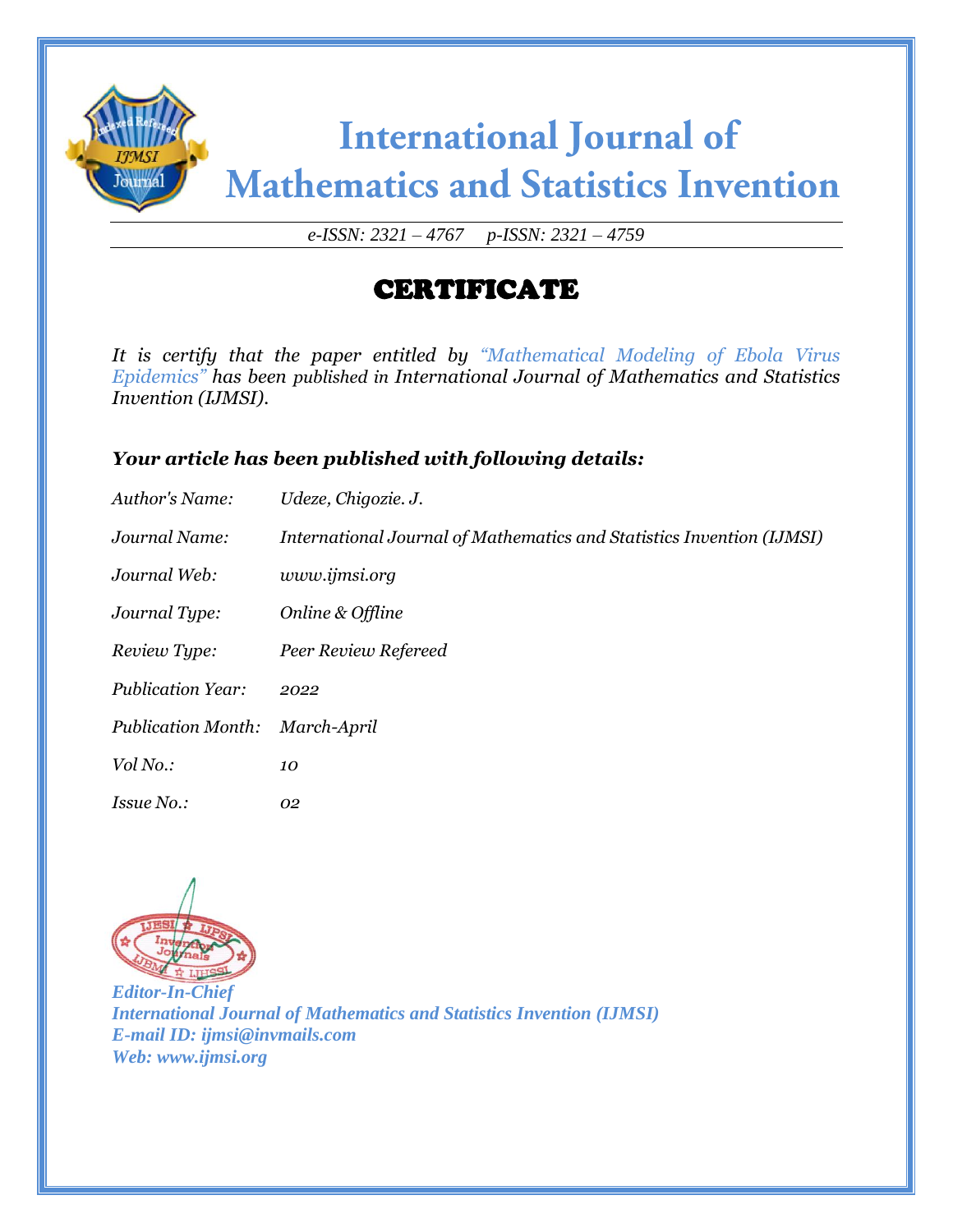

*e-ISSN: 2321 – 4767 p-ISSN: 2321 – 4759*

## CERTIFICATE

*It is certify that the paper entitled by "Mathematical Modeling of Ebola Virus Epidemics" has been published in International Journal of Mathematics and Statistics Invention (IJMSI).*

#### *Your article has been published with following details:*

| Author's Name:            | Erumaka, E.N                                                          |
|---------------------------|-----------------------------------------------------------------------|
| Journal Name:             | International Journal of Mathematics and Statistics Invention (IJMSI) |
| Journal Web:              | www.ijmsi.org                                                         |
| Journal Type:             | Online & Offline                                                      |
| Review Type:              | Peer Review Refereed                                                  |
| <b>Publication Year:</b>  | 2022                                                                  |
| <b>Publication Month:</b> | March-April                                                           |
| Vol No.:                  | 10                                                                    |
| <i>Issue No.:</i>         | 02                                                                    |

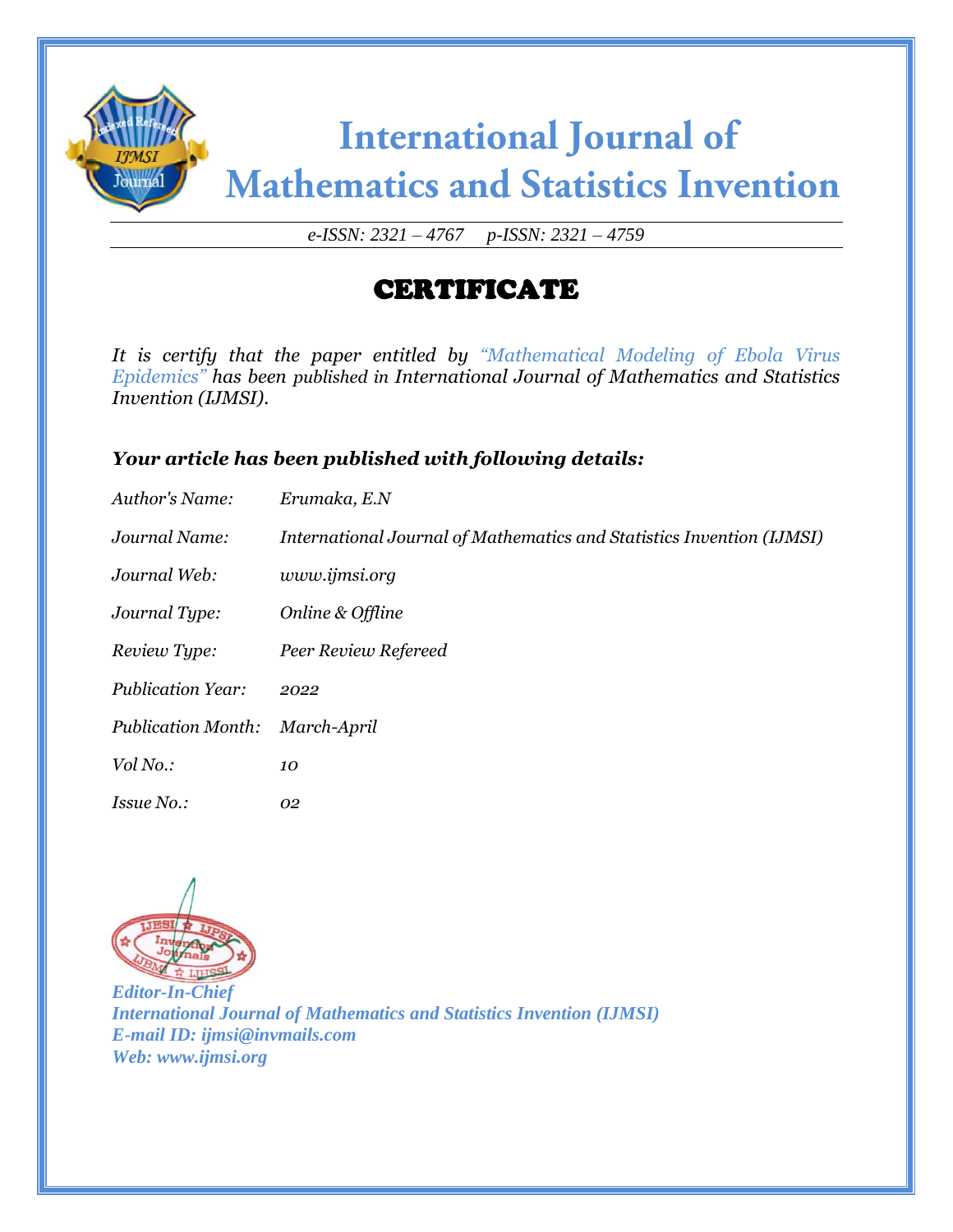

*e-ISSN: 2321 – 4767 p-ISSN: 2321 – 4759*

## CERTIFICATE

*It is certify that the paper entitled by "Mathematical Modeling of Ebola Virus Epidemics" has been published in International Journal of Mathematics and Statistics Invention (IJMSI).*

#### *Your article has been published with following details:*

| Author's Name:            | Umana R.A                                                             |
|---------------------------|-----------------------------------------------------------------------|
| Journal Name:             | International Journal of Mathematics and Statistics Invention (IJMSI) |
| Journal Web:              | www.ijmsi.org                                                         |
| Journal Type:             | Online & Offline                                                      |
| Review Type:              | Peer Review Refereed                                                  |
| <b>Publication Year:</b>  | 2022                                                                  |
| <b>Publication Month:</b> | March-April                                                           |
| Vol No.:                  | 10                                                                    |
| <i>Issue No.:</i>         | 02                                                                    |

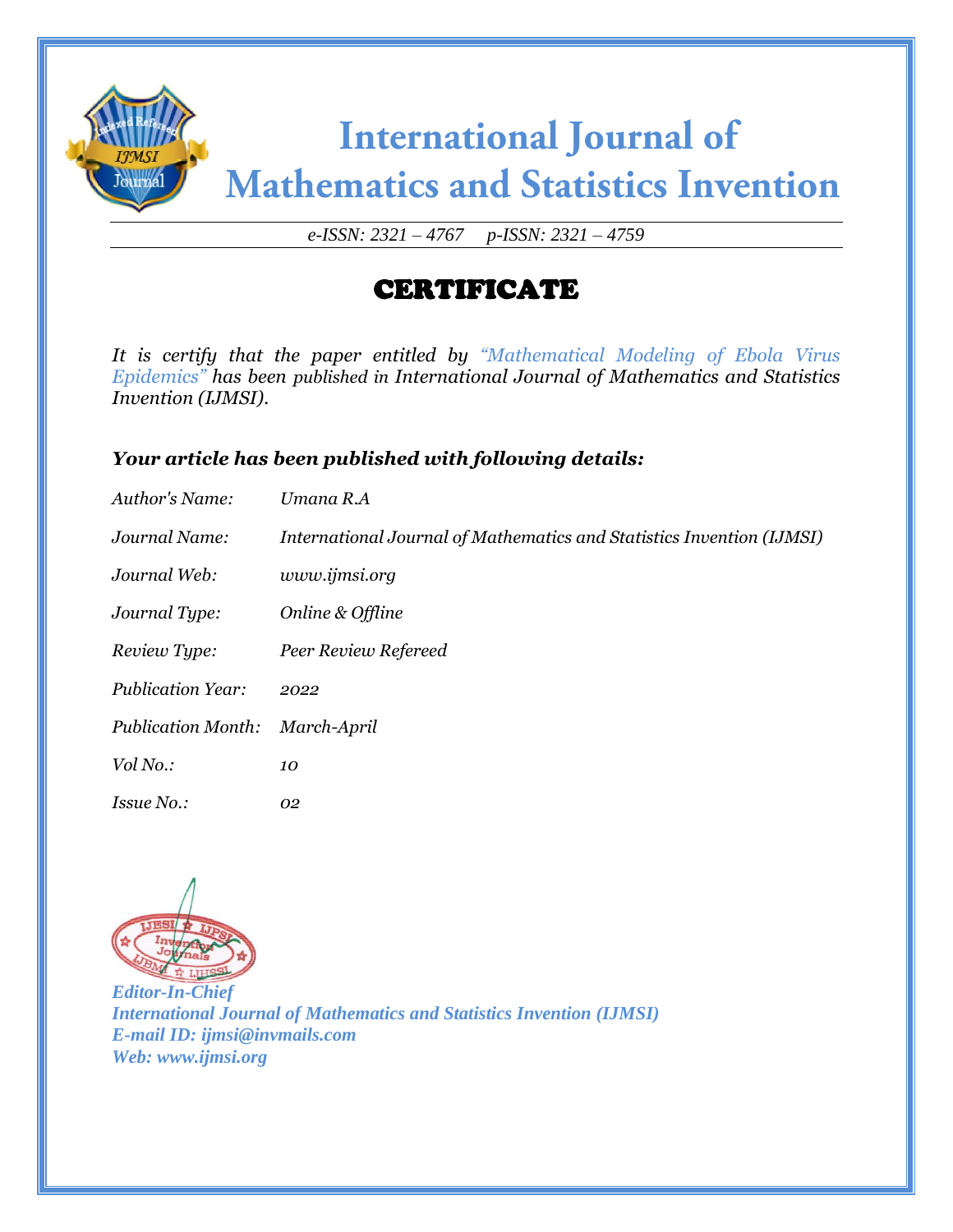

*e-ISSN: 2321 – 4767 p-ISSN: 2321 – 4759*

## CERTIFICATE

*It is certify that the paper entitled by "Mathematical Modeling of Ebola Virus Epidemics" has been published in International Journal of Mathematics and Statistics Invention (IJMSI).*

#### *Your article has been published with following details:*

| Author's Name:            | Nse, C. A.                                                            |
|---------------------------|-----------------------------------------------------------------------|
| Journal Name:             | International Journal of Mathematics and Statistics Invention (IJMSI) |
| Journal Web:              | www.ijmsi.org                                                         |
| Journal Type:             | Online & Offline                                                      |
| Review Type:              | Peer Review Refereed                                                  |
| <b>Publication Year:</b>  | 2022                                                                  |
| <b>Publication Month:</b> | March-April                                                           |
| Vol No.:                  | 10                                                                    |
| <i>Issue No.:</i>         | 02                                                                    |